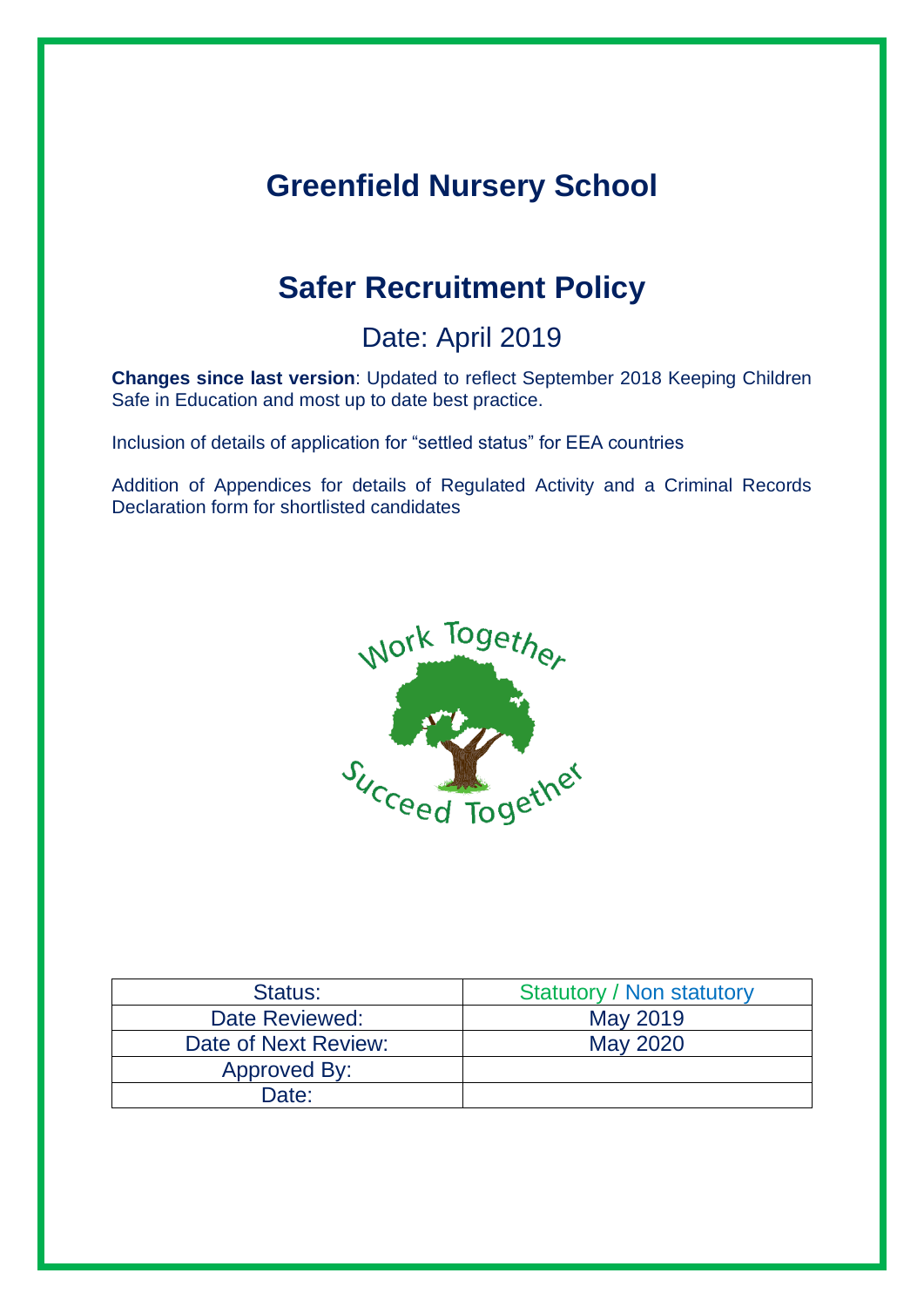# **Contents**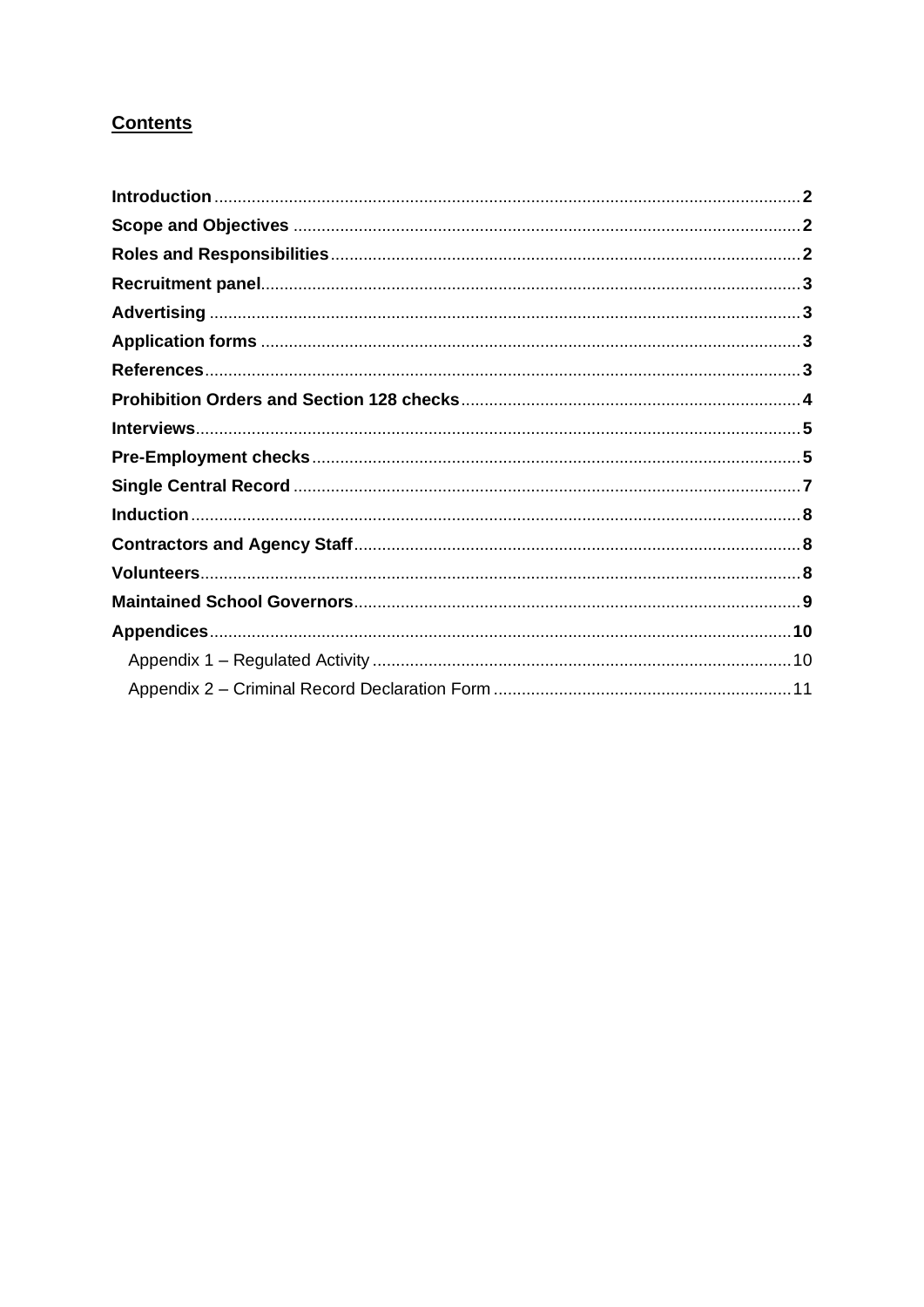# **1. Introduction**

The safe recruitment of staff is the first step to safeguarding and promoting the welfare of children and young people in education. This school is committed to safeguarding and promoting the welfare of the pupils in its care and expects all staff and volunteers to share this commitment.

# **2. Scope and Objectives**

The scope of this policy is to set out the minimum requirements of a recruitment process that aims to:

- attract the best possible applicants to vacancies on the basis of their merit, abilities and suitability
- deter prospective applicants who are unsuitable for work with children or young people
- identify and reject applicants who are unsuitable for work with children and young people.

The objectives of this policy are as follows:

- to ensure that all applicants are considered equally and consistently
- to ensure that no applicant is treated unfairly on any grounds and specifically any protected characteristics as outlined in the Equalities Act 2010
- to ensure compliance with all relevant legislation, recommendations and guidance including the statutory guidance published by the Department for Education (DfE), [Keeping Children Safe in Education](https://www.gov.uk/government/publications/keeping-children-safe-in-education--2) (KCSIE), the Prevent Duty Guidance for England and Wales (the Prevent Duty Guidance) and any guidance or code of practice published by the Disclosure and Barring Services (DBS)
- to ensure that the school meets its commitment to safeguarding and promoting the welfare of children and young people by carrying out all necessary pre-employment checks.

#### **3. Roles and Responsibilities**

#### **Governing Body**

- to ensure the school has effective policies and procedures in place for the recruitment of staff and volunteers in accordance with the DfE guidance and legal requirements
- to monitor compliance with them.

#### **Headteacher/SMT/Recruiting Managers**

- to ensure the school operates safe recruitment practices and makes sure appropriate checks are carried out on all staff and volunteers
- to monitor contractors and agencies compliance with this document
- to promote the safeguarding of children and young people at every stage of the recruitment process.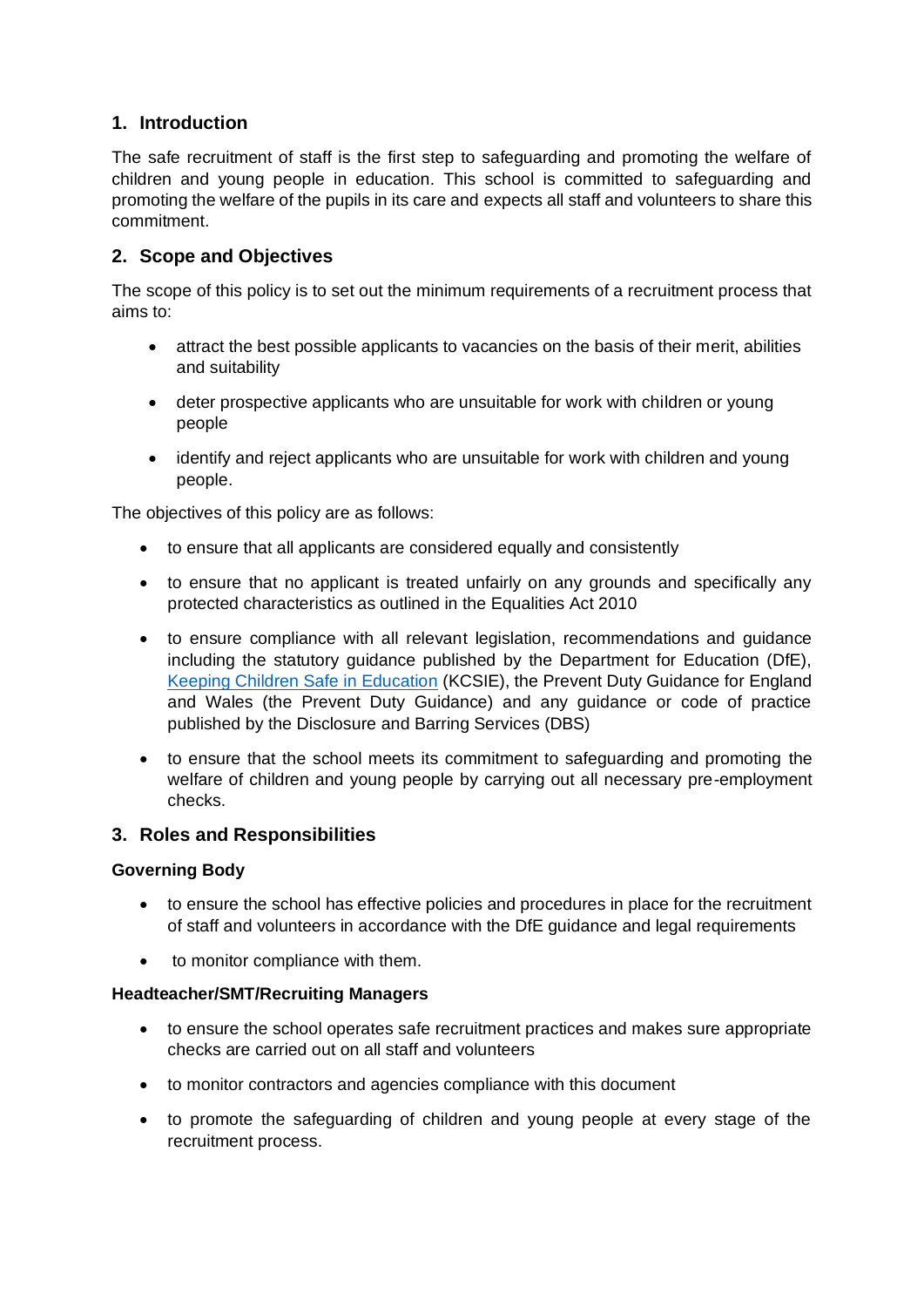# **4. Recruitment Panel**

Subject to the availability of training and in accordance with KCSIE, the school will maintain a position in which at least one recruiter has successfully undertaken training or refresher training in safe recruitment procedures.

### **5. Advertising posts**

Advertisements for posts, whether in newspapers, journals or online, will include the statement:

"The school is committed to safeguarding children and young people. All post holders are subject to a satisfactory enhanced Disclosure and Barring Service (DBS) check."

Prospective applicants will be supplied, as a minimum, with the following:

- job description and person specification;
- the school's child protection policy;
- the school's safer recruitment policy (this document);
- the selection procedure for the post;
- an application form:
- Childcare Disqualification self-declaration form (where applicable).
- the candidate's suitability for working with children and young people;
- any disciplinary warnings, including time-expired warnings, that relate to the safeguarding of children;
- the candidate's suitability for this post.

#### **6. Application Forms and Shortlisting**

All prospective applicants must fully complete an application form. CV's will not be accepted.

If shortlisted, candidates will be asked to complete a declaration regarding convictions and working with children as posts in schools are exempt from the provisions of the Rehabilitation of Offenders Act 1974. The relevant declaration form is attached at Appendix 2.

#### **7. References**

Where possible, references will be taken up before the interview stage, so that any discrepancies or gaps in employment can be explored during the interviews.

References will be obtained from the candidate's current or most recent employer and will be sought directly from the referee.

If a candidate is moving from another school the reference must be from the Headteacher/Principal or another senior colleague (in the absence of a HT) and not from a colleague.

Open references or testimonials provided by the candidate will not be accepted.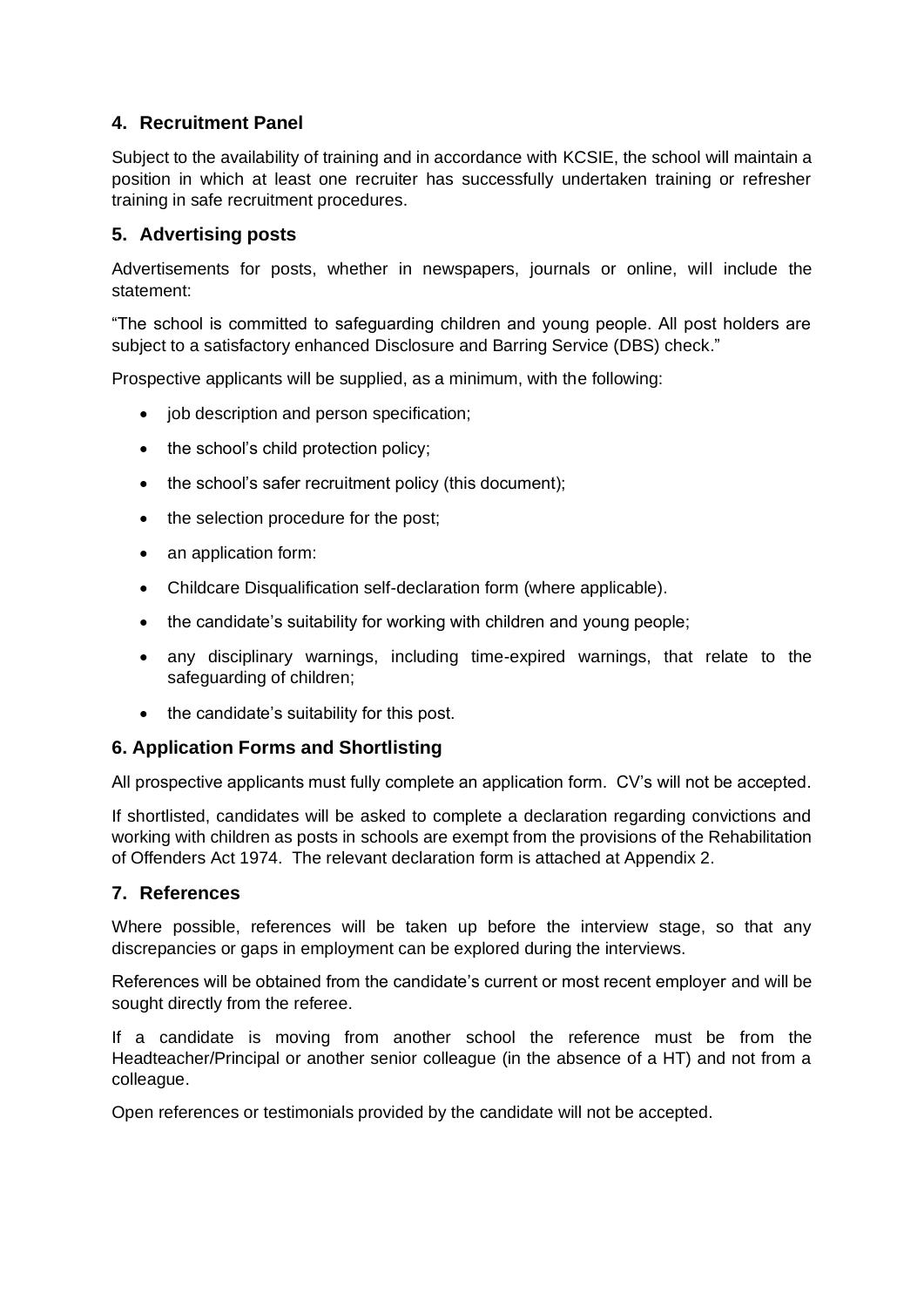Where necessary, referees will be contacted by telephone or email in order to clarify any anomalies or discrepancies and verify the source of the reference. This contact will then be recorded on the school's Single Central Record for successful candidates.

Where necessary, previous employers who have not been named as referees will be contacted in order to clarify any anomalies or discrepancies. A detailed written note will be kept of such exchanges.

Referees will always be asked specific questions about:

- the candidate's suitability for working with children and young people:
- any disciplinary warnings, including time-expired warnings, that relate to the safeguarding of children;
- the candidate's suitability for this post.

Employees are entitled to see and receive, if requested, copies of their employment references.

#### **8. Secretary of State Prohibition Orders and Section 128 direction (teaching and management roles)**

In all cases, where an applicant is to undertake a teaching role of any kind (this may include non-teaching staff if they plan, prepare and deliver lessons and assess and report on pupils without supervision of a qualified teacher) a Prohibition Order check will be made . It is anticipated that this will be performed at the shortlisting stage but will in any case be made before any offer of employment is made.

The above activities do not amount to "teaching work" if they are supervised by a qualified teacher. If in any doubt or if the candidate has taught previously, or may teach in the future, the check will be undertaken.

Prohibition orders prevent a person from carrying out teaching work in schools, sixth form colleges, 16 to 19 academies, relevant youth accommodation and children's homes in England. A person who is prohibited from teaching must not be appointed to work as a teacher in such a setting.

Prohibition orders are made by the Secretary of State following consideration by a professional conduct panel convened by the Teacher Regulation Agency (TRA). Pending such consideration, the Secretary of State may issue an interim prohibition order if it is considered to be in the public interest to do so.

A section 128 direction prohibits or restricts a person from taking part in the management of an independent school, including academies and free schools. A person who is prohibited is unable to participate in any management of an independent school such as:

- a management position in an independent school, academy or free school as an employee
- a trustee of an academy or free school trust; a governor or member of a proprietor body for an independent school
- or a governor on any governing body in an independent school, academy or free school that retains or has been delegated any management responsibilities.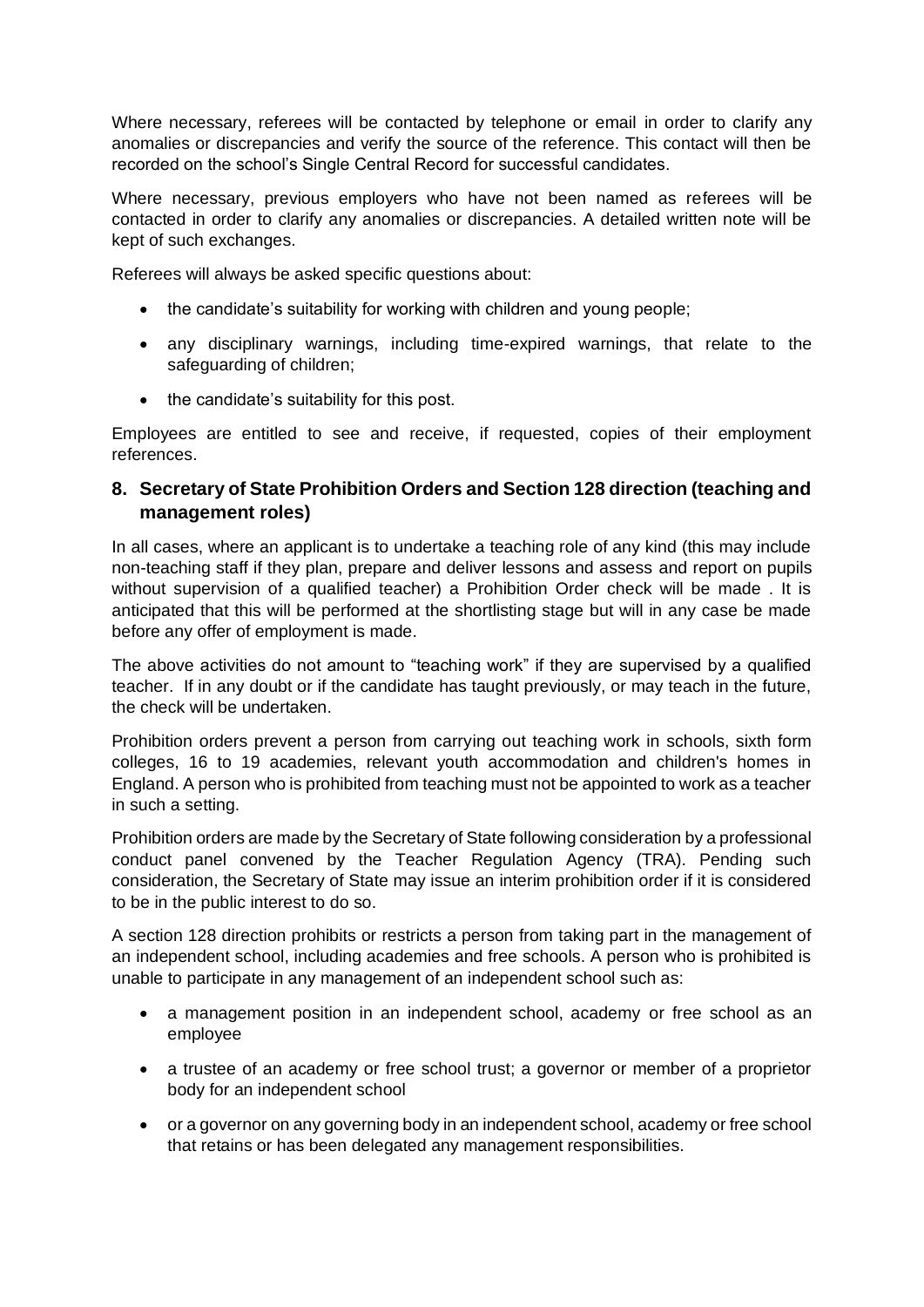Checks for all prohibitions, sanctions and restrictions will be carried out by logging into the Secure Access/DfE Sign in Portal via the Teacher Services' web page. This is a free service available to all schools and colleges.

Where the candidate person will be engaging in regulated activity, a DBS barred list check will also identify any section 128 direction.

#### **9. Interviews**

Selection techniques will be determined by the nature and duties of the vacant post and may include a variety of methods, however a face to face interview is essential as part of the process.

Telephone interviews may be used at the short-listing stage but will not be a substitute for a face-to-face interview (which could be via a visual electronic link such as Skype).

Candidates will be required to:

- explain satisfactorily any gaps in employment
- explain satisfactorily any anomalies or discrepancies in the information available to recruiters
- declare any information that is likely to appear on a DBS check;
- demonstrate their capacity to safeguard and protect the welfare of children and young people
- demonstrate how they meet the job description and person specification.

At least one member of the interview panel will have undertaken safer recruitment training or refresher training as applicable.

All applicants who are invited to interview will be asked to bring original evidence of their identity, address and qualification. Photocopies will then be taken and destroyed for unsuccessful applicants no later than 6 months after the recruitment process has been concluded.

#### **10.Pre-Employment Checks**

Any offer of appointment made to a successful candidate, including anyone who has lived or worked abroad, must be conditional on the satisfactory completion of the necessary preemployment checks and the school will:

- Verify the candidate's identity. Identification checking guidelines can be found on the Gov.uk website.
- Obtain (via the applicant) an enhanced DBS certificate (including barred list information for those who will be working in regulated activity (see Appendix 1)
- Obtain a separate barred list check if an individual will start work in regulated activity before the DBS certificate is available. The school will also carry out a risk assessment if candidates will be starting work prior to a DBS certificate being available.
- Verify the candidate's mental and physical fitness to carry out their work responsibilities. A job applicant can be asked relevant questions about disability and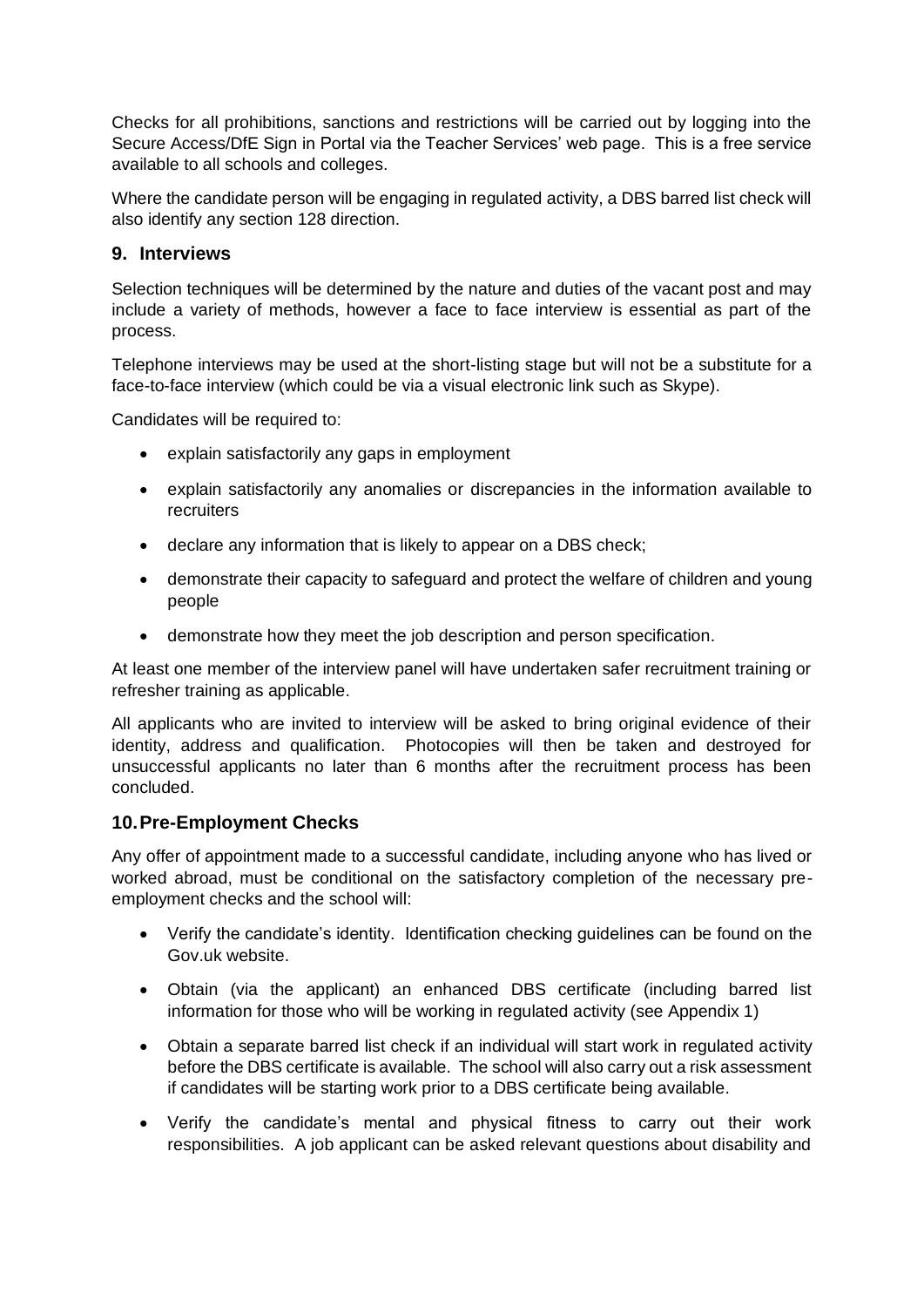health in order to establish that they have the physical and mental capacity for the specific role - see paragraph 10.2.

- Verify the candidate's right to work in the UK. Advice on this can be found on the Gov.uk website.
- For candidates from an EEA Country, they will be required to provide evidence of having obtained settled status under the Settlement Scheme by 30 June 2021. After this date those without settled status will be required to apply for a VISA which allows them to work in the UK. Where they are already in possession of this candidates must provide original evidence at the earliest opportunity.
- If the candidate has lived or worked outside the UK, make any further checks the school feel appropriate.
- Verify professional qualifications as appropriate by viewing original certificates. The Teachers' Services system should be used to verify any award of qualified teacher status (QTS) and the completion of teacher induction or probation.
- Ensure the candidate is checked against the prohibition from teaching orders see paragraph 8 above.
- Ensure the candidate is checked against the prohibition from management roles (section 128) check where applicable (part of barred list check for those in regulated activity) - see paragraph 8 above.
- Ensure the candidate completes a childcare disqualification declaration (where appropriate) – see paragraph 10.4.
- Ensure the candidate has completed a declaration about convictions and working with children (see appendix 2).

#### **10.1. Proof of identity, Right to Work in the UK & Verification of Qualifications and/or professional status and Criminal Records Declaration.**

All shortlisted candidates invited to attend an interview at the school will be required to bring their identification documentation such as passport, birth certificate, driving licence etc. with them as proof of identity/eligibility to work in UK in accordance with those set out in the Immigration, Asylum and Nationality Act 2006 and DBS Code of Practice Regulations (including evidence of settled status as required) and to complete the Criminal Records Declaration form.

In addition, applicants must be able to demonstrate that they have actually obtained any academic or vocational qualification required for the position and claimed in their application form.

#### **10.2. Fitness to undertake the role**

A confidential pre-employment health questionnaire must be completed to verify the candidate's mental and physical fitness to carry out their work responsibilities. A successful candidate can be asked relevant questions about disability and health in order to establish whether they have the physical and mental capacity for the specific role **once an offer of employment has been made.** Confidential pre-employment checks are usually carried out by the school's Occupational Health provider.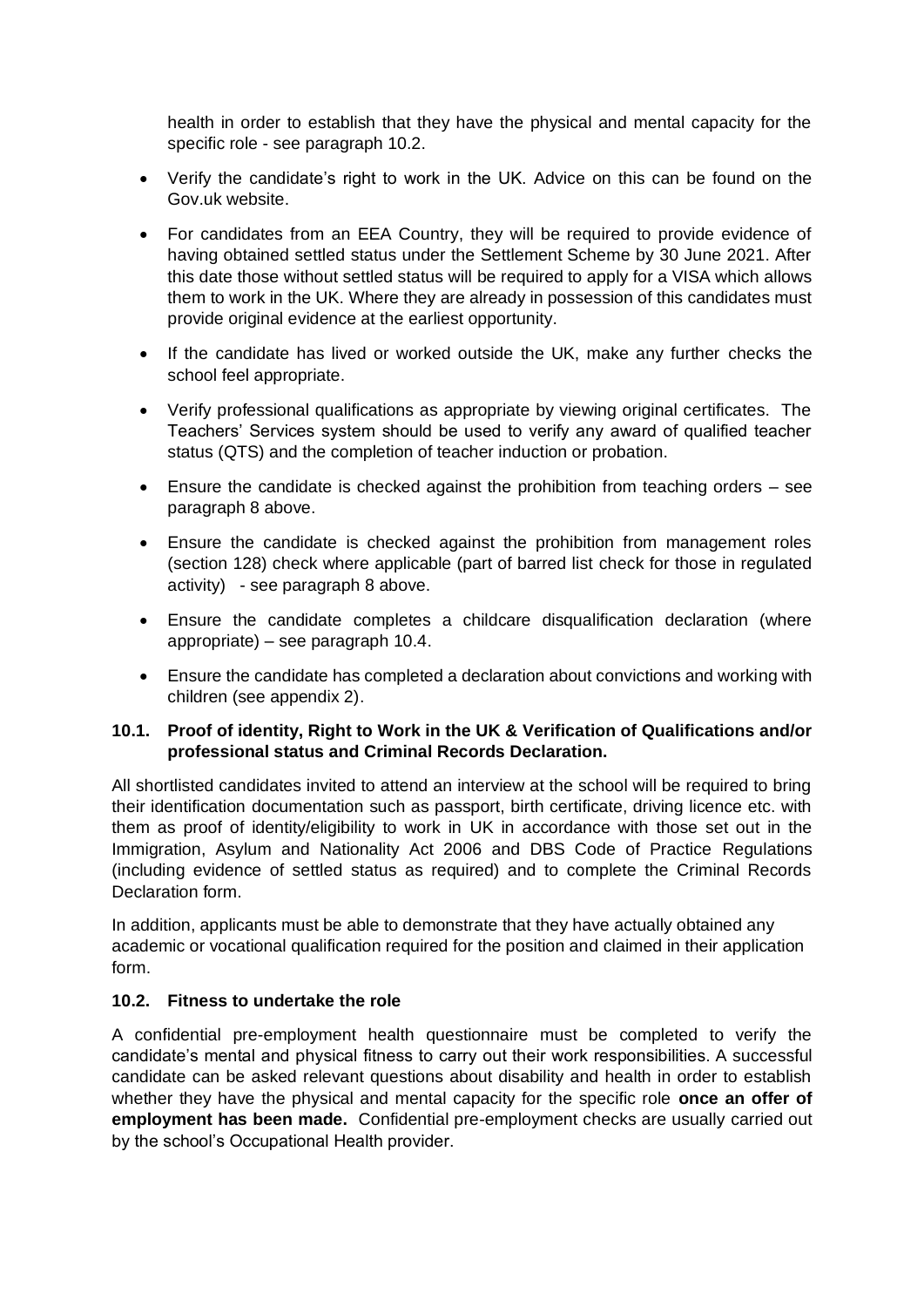#### **10.3. Individuals who have lived or worked outside the UK**

Candidates who have lived or worked outside the UK must undergo the same checks as all other staff in the school. In addition, the school must make any further checks they think appropriate so that any relevant events that occurred outside the UK can be considered.

The Home Office guidance on criminal records checks for overseas applicants can be found [here.](https://www.gov.uk/government/publications/criminal-records-checks-for-overseas-applicants) These further checks should include a check for information about any teacher sanction or restriction that an EEA professional regulating authority has imposed, using the Teaching Regulation Agency Services' system. Restrictions imposed by another EEA regulating authority do not prevent a candidate from taking up teaching positions in England, the school will consider the circumstances that led to the restriction or sanction being imposed when considering a candidate's suitability for employment.

### **10.4. Childcare Disqualification Declaration**

Where relevant, applicants must complete a self-declaration form provided by the school in relation to the Childcare Disqualification Regulations 2018. This is to cover circumstances where the individual has a conviction that may result in them being barred from working with children. Where a positive declaration is made a waiver can be applied for from Ofsted, and be satisfactorily granted, before the candidate may commence work.

This **only** applies to staff working in the following settings:

- Early Years Provision staff who provide any care for a child up to and including reception age. This includes education in nursery and reception classes and/or any supervised activity (such as breakfast clubs, lunchtime supervision and after school care provided by the school) both during and outside of school hours for children in the early years age range; and
- Later years provision (for children under 8) staff who are employed to work in childcare provided by the school outside of school hours for children who are above reception age but who have not attained the age of 8. This does not include education or supervised activity for children above reception age during school hours (including extended school hours for co-curricular learning activities, such as the school's choir or sports teams) but it does include before school settings, such as breakfast clubs, and after school provision.

# **11. Single Central Record**

The school will keep a single central record of pre-employment, referred to in the Keeping Children Safe in Education Regulations as the register. The single central record will cover the following people:

- all staff (including teacher trainees on salaried routes, agency and third party supply staff who work at the school)
- For independent schools, all members of the proprietor body
- For academies and free schools, this also covers the members and trustees of the academy trust
- Confirmation that these checks have been carried out along with the date the check was undertaken/obtained must be logged on this record for all employees of the school.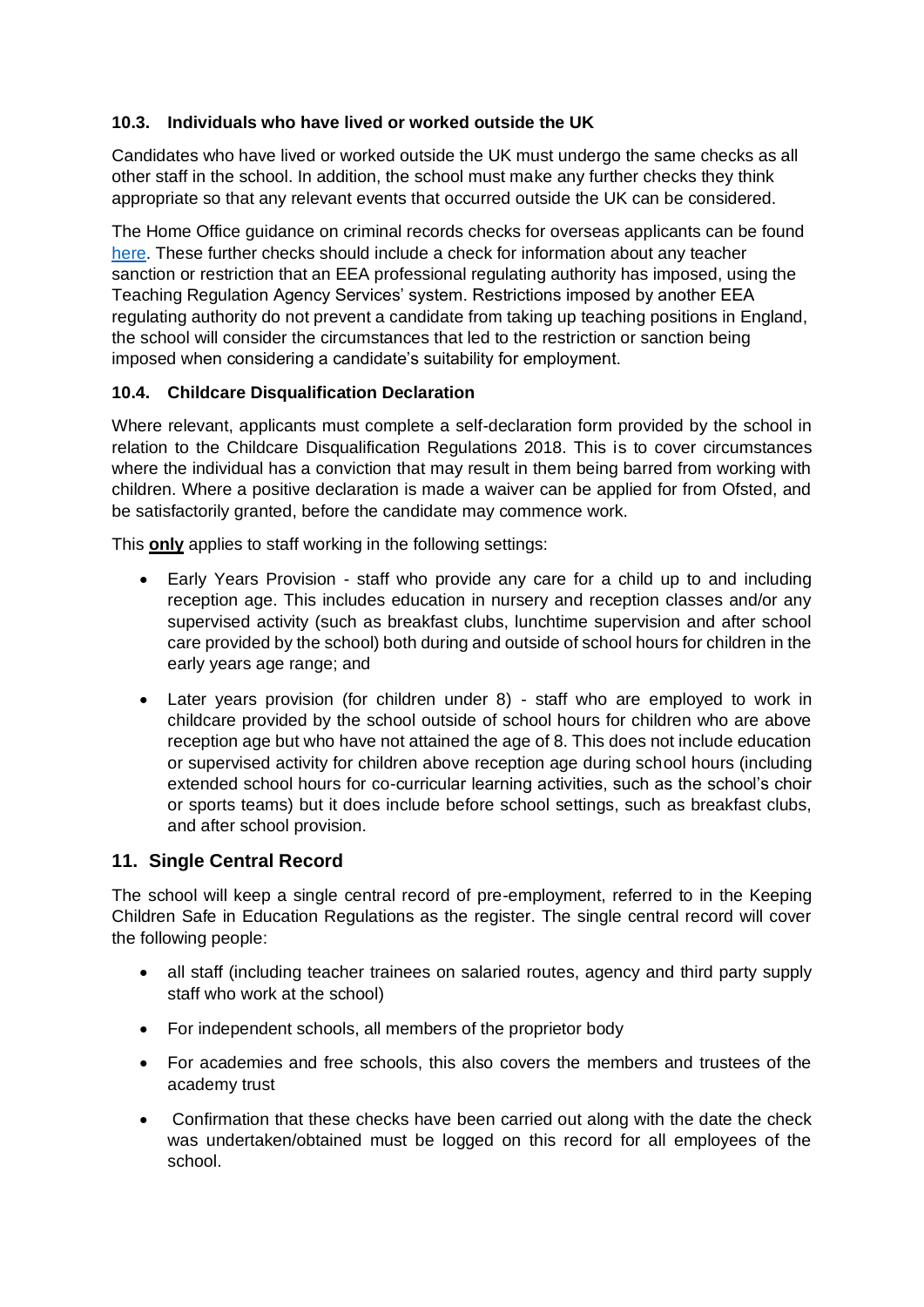### **12. Induction**

The school recognises that safer recruitment and selection is not just about the start of employment, but must be part of a larger policy framework for all staff. The school will therefore provide ongoing training and support for all staff.

All staff who are new to the school will receive induction training that will include the school's safeguarding policies and guidance on safe working practices including Child Protection, PREVENT, FGM awareness and online safety.

Regular meetings will be held during the first 6 months of employment between the new employee(s) and the appropriate manager(s).

#### **13. Contractors and Agency Workers**

The school will obtain written notification from any agency, or third-party organisation they use that the organisation has carried out the checks (in respect of the enhanced DBS certificate, written notification that confirms the certificate has been obtained by either the employment business or another such business), on an individual who will be working at the school.

Where the position requires a barred list check, this will be obtained by the agency or third party prior to appointing the individual. The school will also check that the person presenting themselves for work is the same person on whom the checks have been made.

#### **Volunteers**

Under no circumstances will a volunteer in respect of whom no checks have been obtained be left unsupervised or allowed to work in regulated activity.

Volunteers who, on an unsupervised basis teach or look after children regularly, or provide personal care on a one-off basis in the school, will be in regulated activity. The school will obtain an enhanced DBS certificate (which should include barred list information) for all volunteers who are new to working in regulated activity. Existing volunteers in regulated activity do not have to be re-checked if they have already had a DBS check (which includes barred list information). However, the school may conduct a repeat DBS check (which should include barred list information) on any such volunteer should they have concerns.

There are certain circumstances where the school may obtain an enhanced DBS certificate (not including barred list information), for volunteers who are not engaging in regulated activity. This is set out in DBS workforce guides, which can be found on GOV.UK. Employers are not legally permitted to request barred list information on a supervised volunteer as they are not considered to be engaged in regulated activity.

The school will undertake a risk assessment and use their professional judgement and experience when deciding whether to obtain an enhanced DBS certificate for any volunteer not engaging in regulated activity. In doing so they should consider:

- the nature of the work with children
- what the establishment knows about the volunteer, including formal or informal information offered by staff, parents and other volunteers
- whether the volunteer has other employment or undertakes voluntary activities where referees can advise on suitability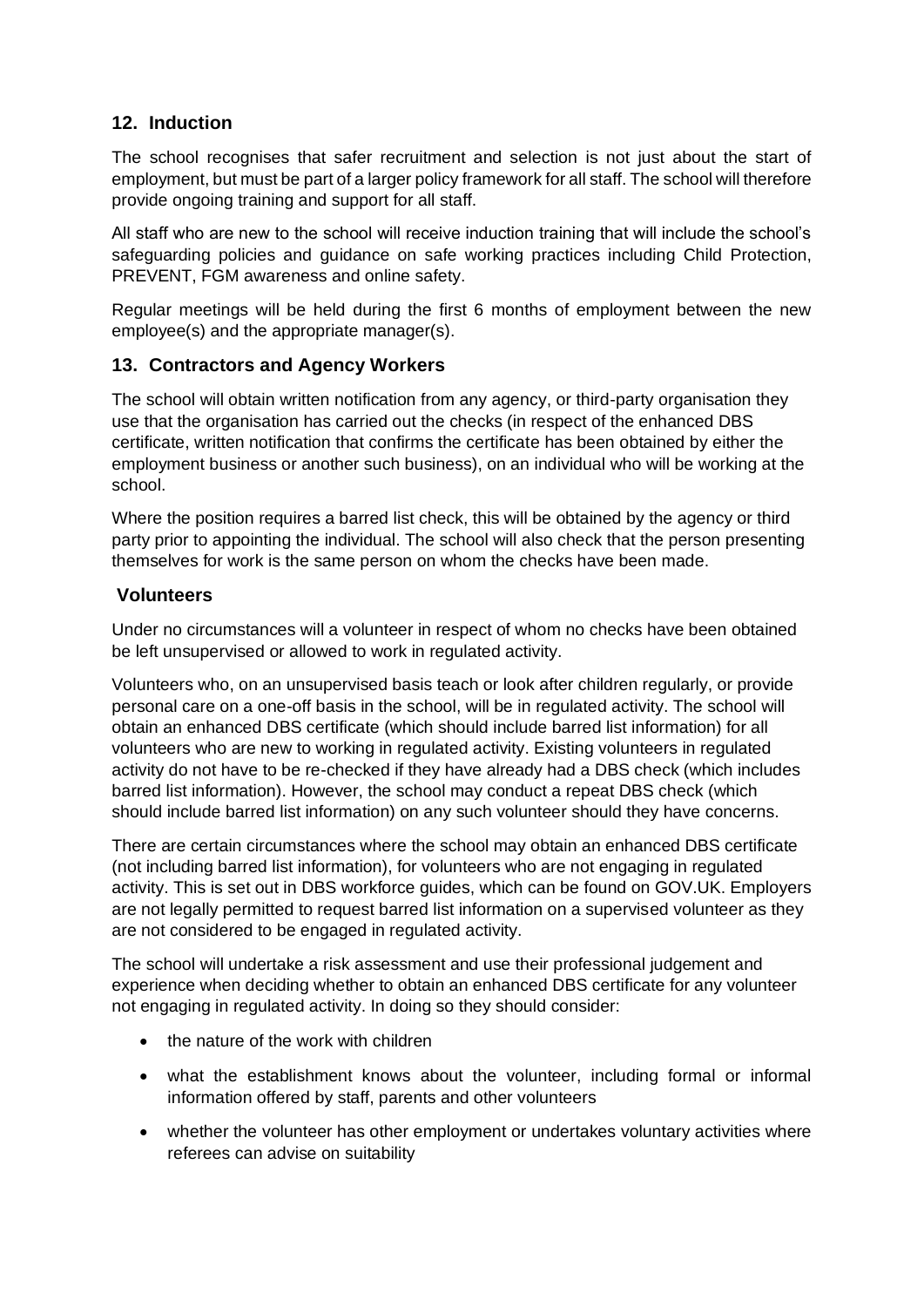• whether the role is eligible for an enhanced DBS check.

Details of the risk assessment should be recorded.

It is for the school to determine whether a volunteer is considered to be supervised. In making this decision, and where an individual is supervised, to help determine the appropriate level of supervision the school must have regard to the statutory guidance issued by the Secretary of State This guidance requires that, for a person to be considered supervised, the supervision must be:

- by a person who is in regulated activity
- regular and day to day; and
- "reasonable in all the circumstances to ensure the protection of children."

The DBS cannot provide barred list information on any person, including volunteers, who are not in, or seeking to engage in regulated activity.

#### **14. Maintained school governors**

Governors in maintained schools are required to have an enhanced criminal records certificate from the DBS. It is the responsibility of the governing body to apply for the certificate for any of their governors who do not already have one. Governance is not a regulated activity and so governors do not need a barred list check unless, in addition to their governance duties, they also engage in regulated activity.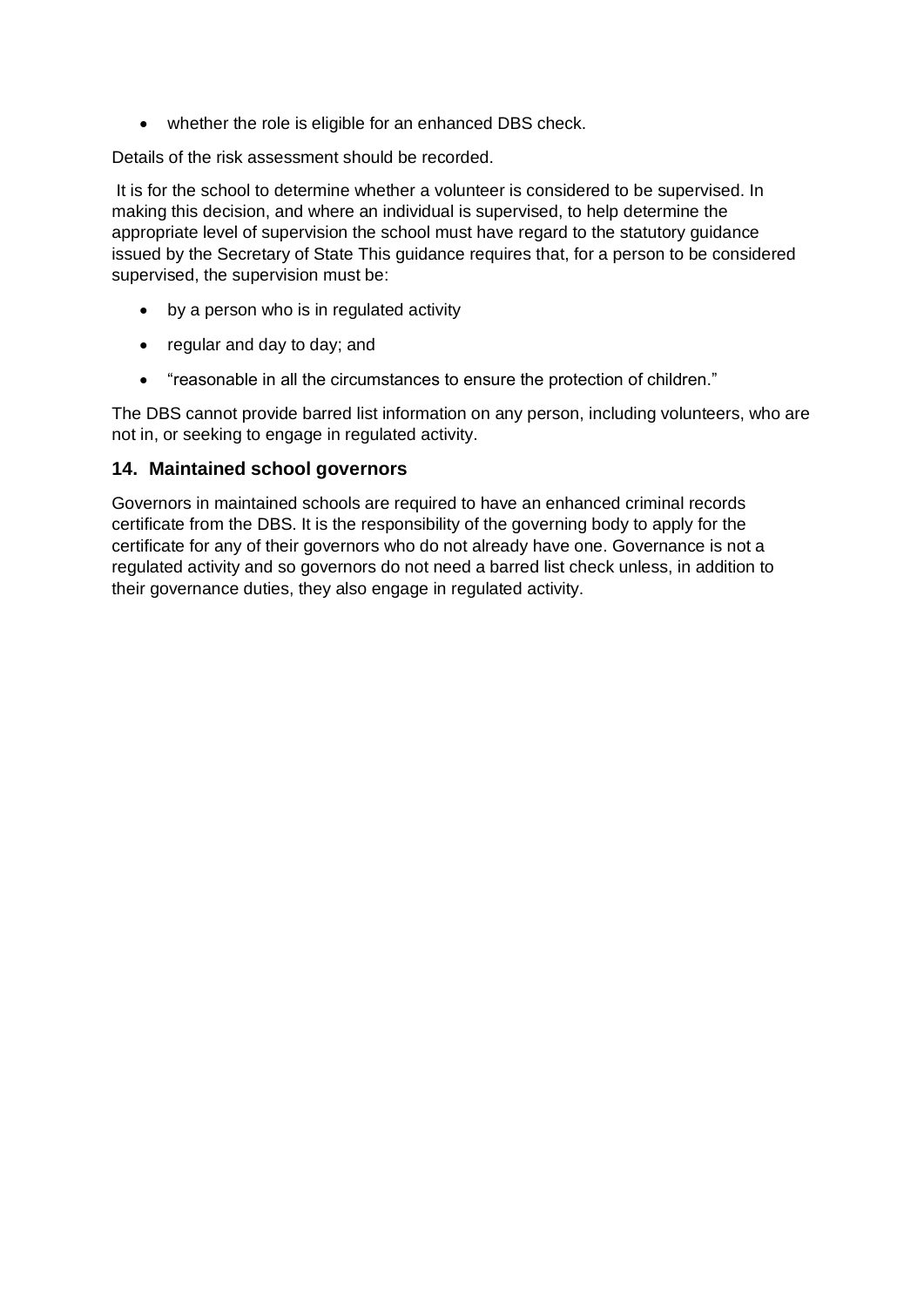# **Appendix 1 – Regulated Activity**

Regulated activity includes:

- a) Teaching, training, instructing, caring for (see (c) below) or supervising children if the person is unsupervised, or providing advice or guidance on physical, emotional or educational well-being, or driving a vehicle only for children;
- b) Work for a limited range of establishments (known as 'specified places', which include schools and colleges), with the opportunity for contact with children, but not including work done by supervised volunteers.

Work under (a) or (b) is regulated activity only if done regularly. Some activities are always regulated activities, regardless of frequency or whether they are supervised or not. This includes:

- c) relevant personal care, or health care provided by or provided under the supervision of a health care professional:
- personal care includes helping a child with eating and drinking for reasons of illness or disability or in connection with toileting, washing, bathing and dressing for reasons of age, illness of disability
- health care means care for children provided by, or under the direction or supervision of, a regulated health care professional.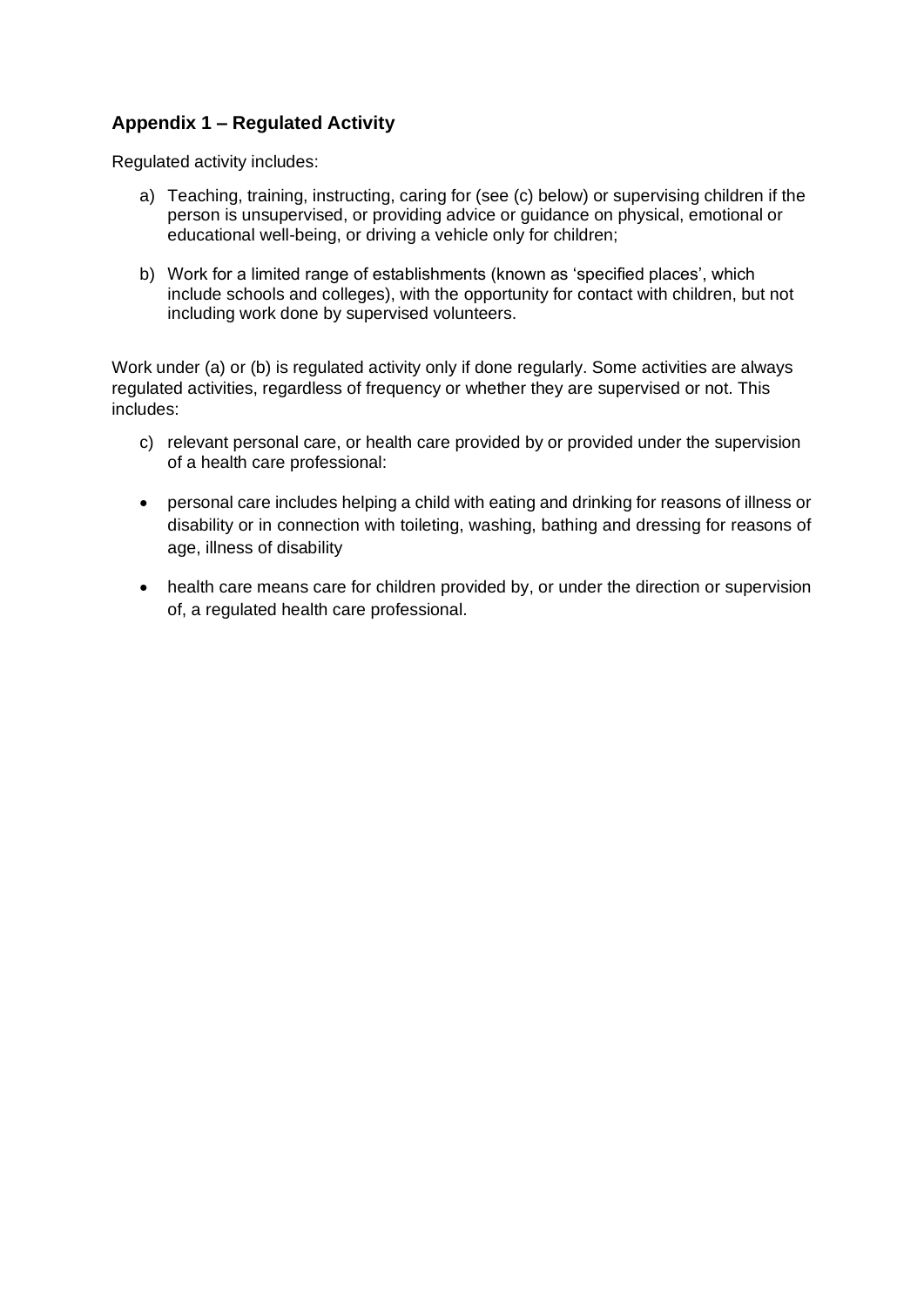# **Appendix 2 – Criminal Record Declaration Form**

#### **Criminal Record Declaration** (Roles exempt from the ROA - DBS)

This form must be completed by all shortlisted candidates where a police check (also known as a DBS), is required. The information disclosed on this form will be discussed during the interview process and following receipt of the DBS certificate as appropriate.

#### **Policy statement on recruiting applicants with criminal records**

This post is exempt from the Rehabilitation of Offenders Act 1974, therefore all applicants are required to declare any convictions, cautions, reprimands and final warnings that are not protected (i.e. that are not filtered out) as defined by the Rehabilitation of Offenders Act 1974 (Exceptions) Order 1975 (as amended in 2013).

For further information on filtering please refer to [Nacro guidance](https://www.nacro.org.uk/resettlement-advice-service/support-for-practitioners/the-law-on-disclosure/#spent) and the [DBS website.](https://www.gov.uk/government/publications/dbs-filtering-guidance/dbs-filtering-guide)

We recognise the contribution that ex-offenders can make as employees and volunteers and welcome applications from them. A person's criminal record will not, in itself, debar that person from being appointed to this post. Any information given will be treated in the strictest confidence. Suitable applicants will not be refused posts because of offences which are not relevant to, and do not place them at or make them a risk in, the role for which they are applying.

All cases will be examined on an individual basis, taking the following into consideration:

- Whether the conviction is relevant to the position applied for.
- The seriousness of any offence revealed.
- The age of the applicant at the time of the offence(s).
- The length of time since the offence(s) occurred.
- Whether the applicant has a pattern of offending behaviour.
- The circumstances surrounding the offence(s), and the explanation(s) offered by the person concerned.
- Whether the applicant's circumstances have changed since the offending behaviour.

It is important that applicants understand that failure to disclose all cautions, convictions, reprimands or final warnings that are not protected could result in disciplinary proceedings or dismissal. Further advice and guidance on disclosing a criminal record can be obtained from [Nacro.](http://www.nacro.org.uk/data/files/practical-guidance-on-dbs-filtering-1032.pdf)